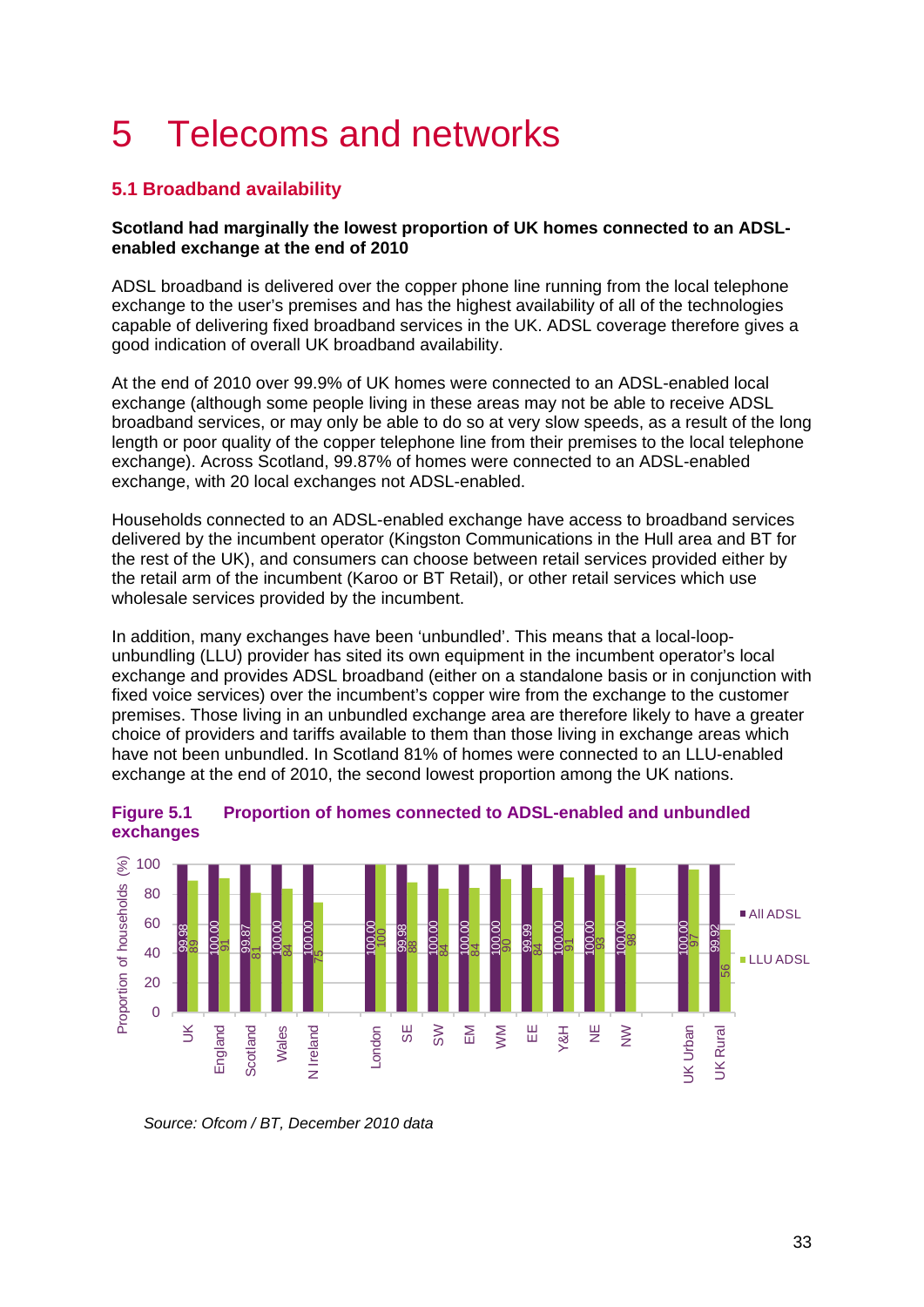#### **Scotland had the second highest proportion of homes that were passed by Virgin Media's cable network, at 37%**

At the end of 2010 48% of UK homes were passed by Virgin Media's cable broadband network, unchanged from a year previously. The cable network offers headline connection speeds of 'up to' 50Mbit/s (and 100Mbit/s in some areas) and is concentrated in urban areas, as the original cable franchises concentrated network build in highly populated areas in order to maximise their potential customer bases.

This is reflected in [Figure 5.2](#page-1-0) below, which shows that while 55% of homes in urban areas were passed by Virgin's cable broadband network in June 2010, only 21% in rural areas were. Similarly, among the UK nations the proportion of homes passed by Virgin Media's cable broadband network ranged from 23% in Wales to 51% in England; in Scotland 37% of homes were passed by the cable network at the end of 2010, the second highest proportion among the UK nations.



<span id="page-1-0"></span>**Figure 5.2 Proportion of households passed by Virgin Media's cable broadband network**

*Source: Ofcom / Virgin Media, June 2010 data*

# **Scotland had the lowest proportion of homes connected to a fibre-to-the-cabinet enabled exchange in March 2011, at just 7%**

Fibre-to-the-cabinet (FTTC) broadband involves running fibre-optic cable from the local exchange to the street cabinet and then using VDSL (a fast form of DSL) to provide broadband service to the end-user over the copper wire from the cabinet to the customer's premises. BT is now rapidly rolling out FTTC, and aims to make it available to two-thirds of UK homes by 2015. BT Retail's current FTTC service offers headline speeds of 'up to' 40Mbit/s; however, it recently announced that this will be increased to 'up to' 80Mbit/s in 2012. Ofcom research finds that average speeds delivered by BT Retail's Infinity service (fibre broadband) were around 32Mbit/s, more than four times as fast as average speeds delivered by 'up to' 20/24Mbit/s ADSL services.

At the beginning of June 2011 around 23% of UK homes were connected to a FTTC-enabled local exchange, with this proportion ranging from 8% in Scotland to 81% in Northern Ireland.

It should be noted that, on average, when an exchange is FTTC-enabled, cabinets serving only around 80% to 90% of premises in the exchange area have fibre-optic cable run to them. This means that the proportion of homes in Scotland that are able to receive FTTC services will be lower than the proportion connected to the exchange (approximately 6-7% at the beginning of June 2011 compared to the 8% connected to an FTTC-enabled exchange).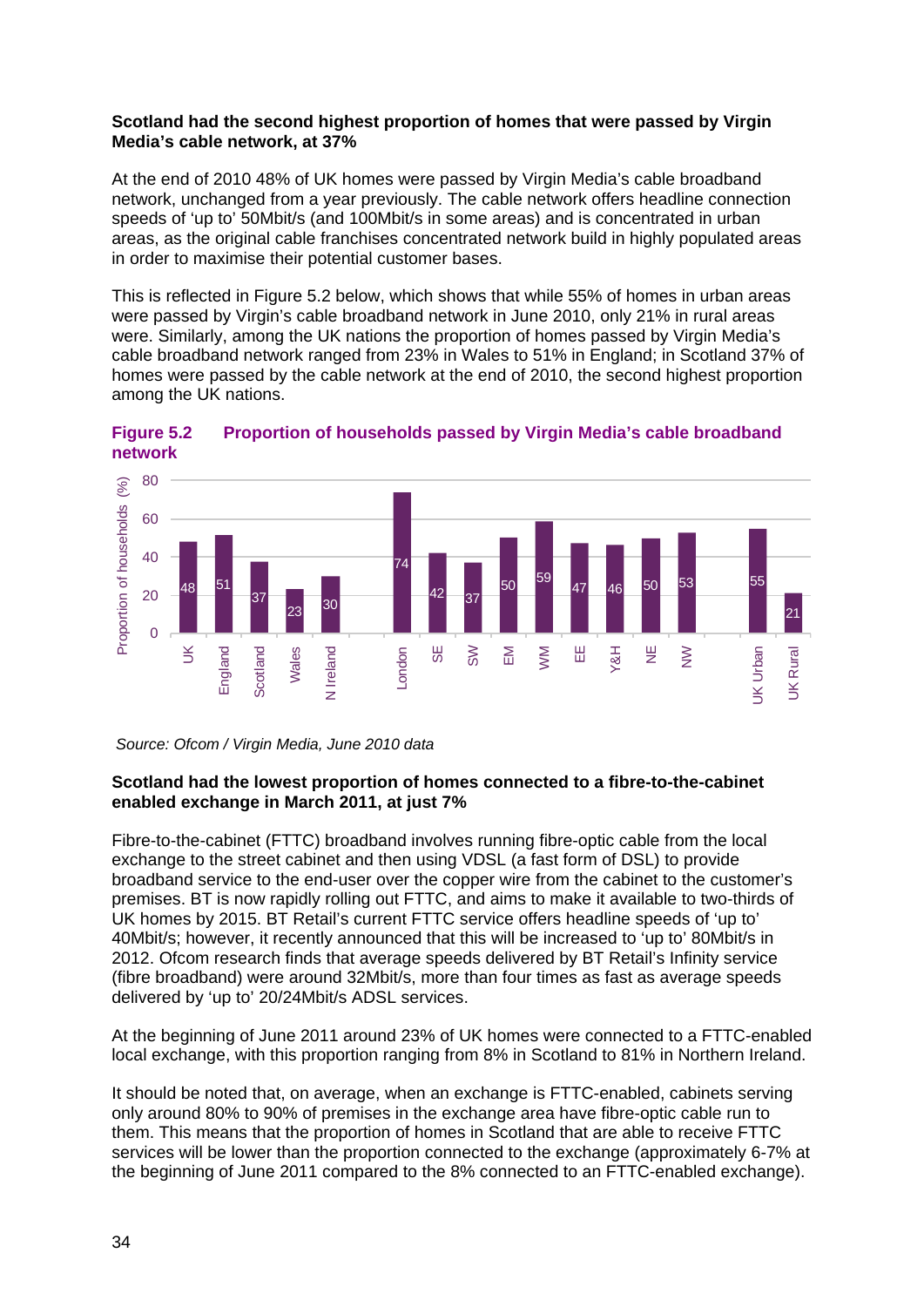



*Source: Ofcom / BT*

# **5.2 Mobile coverage**

Although around nine in ten households in the UK have a mobile phone, there remain areas of the country where a lack of network coverage means that making mobile calls is not possible. These areas, sometimes known as 'mobile not-spots', are characterised by low population density and/or challenging terrain which present physical and economic obstacles which may deter operators from erecting and maintaining mobile masts.

# **How we measure the availability of mobile telephony in this report**

To evaluate the availability of mobile telephony services across the UK we examine the number of mobile networks with second generation (2G) and third generation (3G) coverage in each postcode district. For an operator to be counted as having coverage, its network footprint has to cover at least 90% of the postcode district, and by using this information in conjunction with population figures we can calculate the proportion of people living in postcodes that fall within this coverage threshold.

It is important to note that even if a postcode district does not meet or exceed this 90% threshold, it does not mean that mobile services are not available there; rather, that none of the mobile operators meets the 90% threshold that we use in this analysis.

[Figure 5.4](#page-3-0) details levels of mobile coverage based on population – it shows that 96% of people across the UK live in a postcode district with at least 90% 2G coverage from one or more operators. In the chart pack for this report we also detail mobile coverage by geography and provide maps indicating areas of mobile coverage.

2G mobile coverage is lower in Scotland than in the UK as a whole – 15% of the population in Scotland live in postcode areas where no operator has more than 90% coverage. Lower network coverage in Scotland, Wales and Northern Ireland, compared to England, is a reflection of large areas of low population density and areas where hilly or mountainous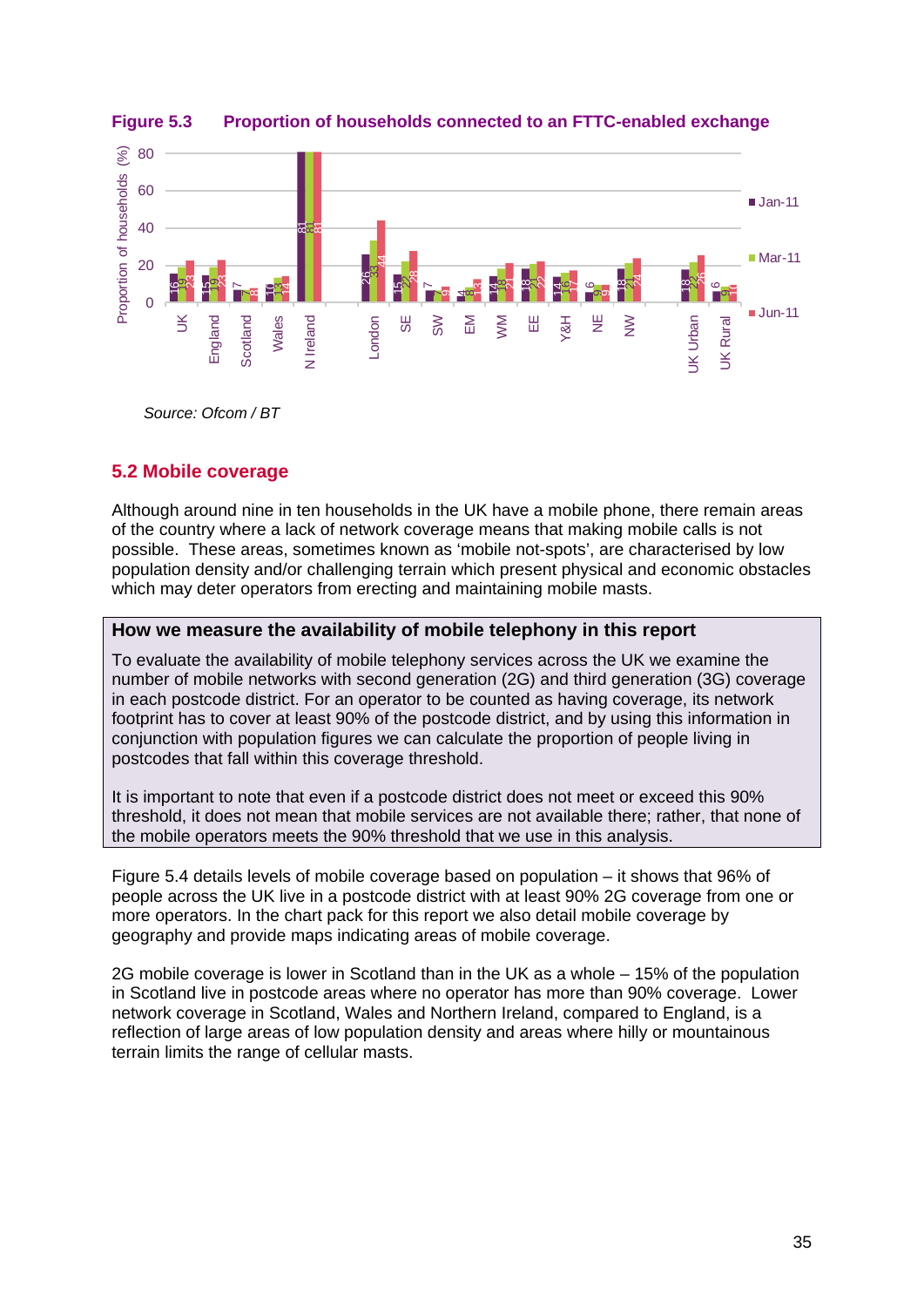

<span id="page-3-0"></span>**Figure 5.4 2G mobile phone population coverage (90%), by number of operators** 

*Source: Ofcom / GSM Association / Europa Technologies; Q2 2011 Note: Figures show the percentage of population within postcode districts where at least one operator had at least 90% 2G area coverage; data not directly comparable to those published in the 2010 report.*

3G mobile networks offer faster download speeds which offer a much better experience of mobile data services such as web browsing and downloading files from the internet. Across the UK, 3G coverage is generally lower than 2G coverage. In Scotland, population coverage of 3G networks is 84% - lower than in England, but higher than in Wales and Northern Ireland. However, whereas 65% of the population of Scotland live in areas where four operators provide a 2G network, just 29% live in areas where four or five operators have a 3G network. This makes it particularly important that consumers check coverage using operators' postcode checkers before choosing a network provider.





*Source: Ofcom/ GSM Association / Europa Technologies; Q2 2011 Note: Figures show the percentage of population within postcode districts where at least one operator had at least 90% 3G area coverage; data not directly comparable to that published in the 2010 report.*

# **5.3 Service take-up**

## **Ownership of telephony service in Scotland remains stable**

Eight in ten homes in Scotland have a fixed-line phone. This figure has remained stable (up one percentage point) since last year. Mobile phone ownership among adults in Scotland has also remained stable (also up by one percentage point to 86%).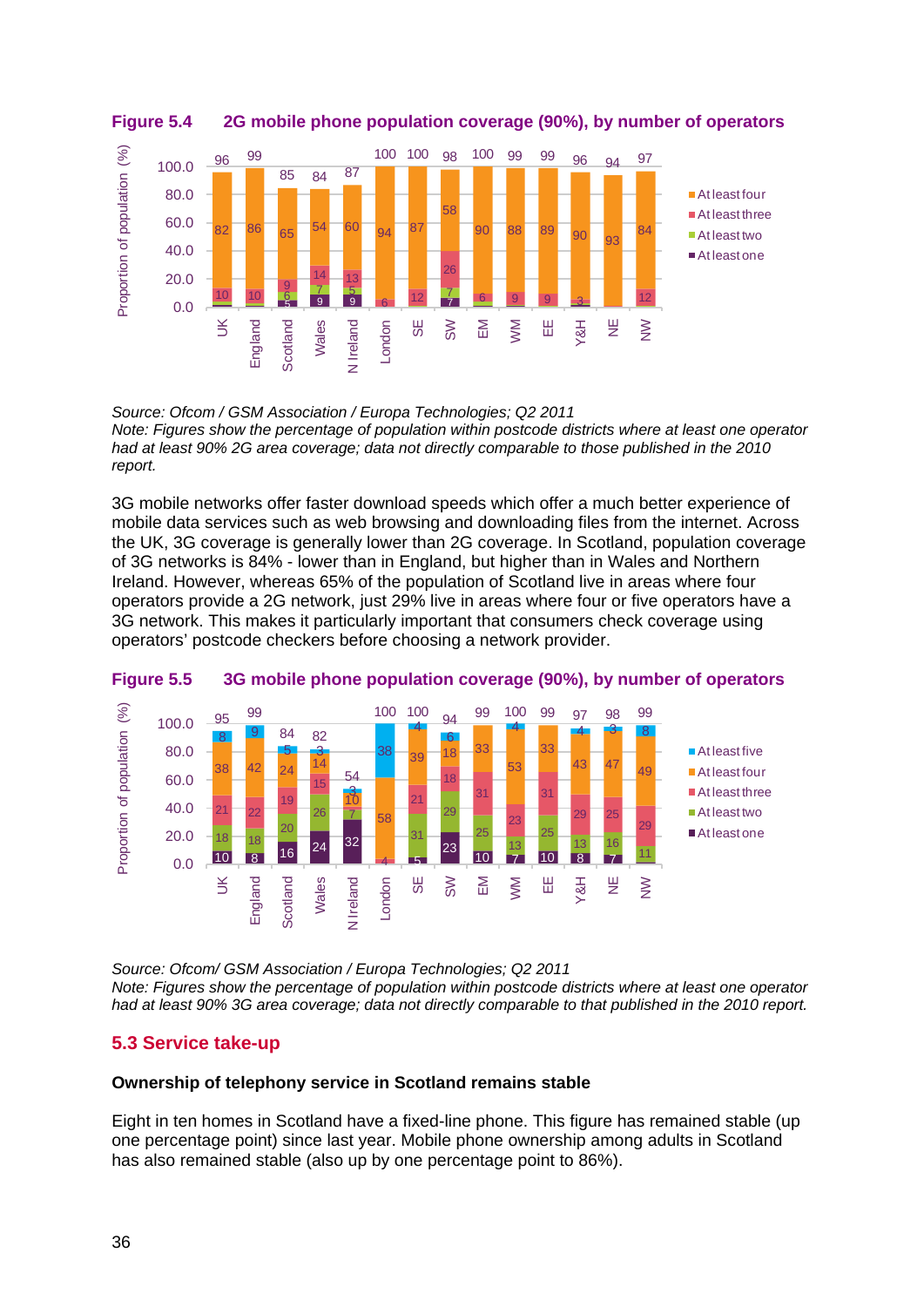| -                          |                                         |     |     |     |     |     |     |     |
|----------------------------|-----------------------------------------|-----|-----|-----|-----|-----|-----|-----|
| <b>Individual</b>          |                                         |     |     |     |     |     |     |     |
| Voice telephony Fixed Line |                                         | 85% | 80% | 85% | 80% | 84% | 78% | 86% |
|                            | <b>Mobile</b>                           | 91% | 86% | 92% | 87% | 92% | 85% | 88% |
|                            | Mobile-only home                        | 15% | 17% | 14% | 19% | 15% | 18% | 14% |
| <b>Internet</b>            | PC.                                     | 77% | 65% | 78% | 74% | 78% | 63% | 70% |
|                            | <b>Total Internet</b>                   | 76% | 64% | 78% | 72% | 76% | 63% | 70% |
|                            | <b>Broadband (fixed)</b><br>and mobile) | 74% | 61% | 76% | 71% | 75% | 60% | 68% |
|                            | <b>Fixed Broadband</b>                  | 67% | 57% | 68% | 65% | 67% | 56% | 62% |
|                            | Mobile Broadband                        | 17% | 9%  | 18% | 16% | 13% | 8%  | 13% |
|                            |                                         |     |     |     |     |     |     |     |

# **Figure 5.6 Take-up of communications services: 2011**

#### *Source: Ofcom research, Q1 2011*

*Base: All adults aged 16+ (n = 3474 UK, 487 Scotland, 1983 England, 493 Wales, 511 Northern Ireland, 239 Scotland urban, 248 Scotland rural)* 

*QC1. Is there a landline phone in your home that can be used to make and receive calls?/ QD2. Do you personally use a mobile phone?/ QE1. Does your household have a PC or laptop computer?/ QE2. Do you or does anyone in your household have access to the internet/ World Wide Web at home?/ QE9. Which of these methods does your household use to connect to the Internet at home?*

Seventeen per cent of adults in Scotland live in a mobile-only home, so are reliant on mobile telephony for incoming and outgoing calls. Mobile-only homes are more prevalent in urban (18%) than in rural areas (14%).



## **Figure 5.7 Cross-ownership of household telephony services**

*Source: Ofcom research, Q1 2011* 

*Base: All adults aged 16+ (n = 3474 UK, 487 Scotland, 1983 England, 493 Wales, 511 Northern Ireland, 239 Scotland urban, 248 Scotland rural, 925 Scotland 2008,1014 Scotland 2009, 1468 Scotland 2010, 487 Scotland 2011)* 

*QC1. Is there a landline phone in your home that can be used to make and receive calls?/ QD1. How many mobile phones in total do you and members of your household use?*

## **One in five mobile phone owners in Scotland now own a smartphone**

A fifth (21%) of adults with a mobile phone in Scotland now have a smartphone handset. Ownership of smartphones is below the UK average of 30%, but still represents rapid adoption of a technology that has been widely available to consumers for only the last 2-3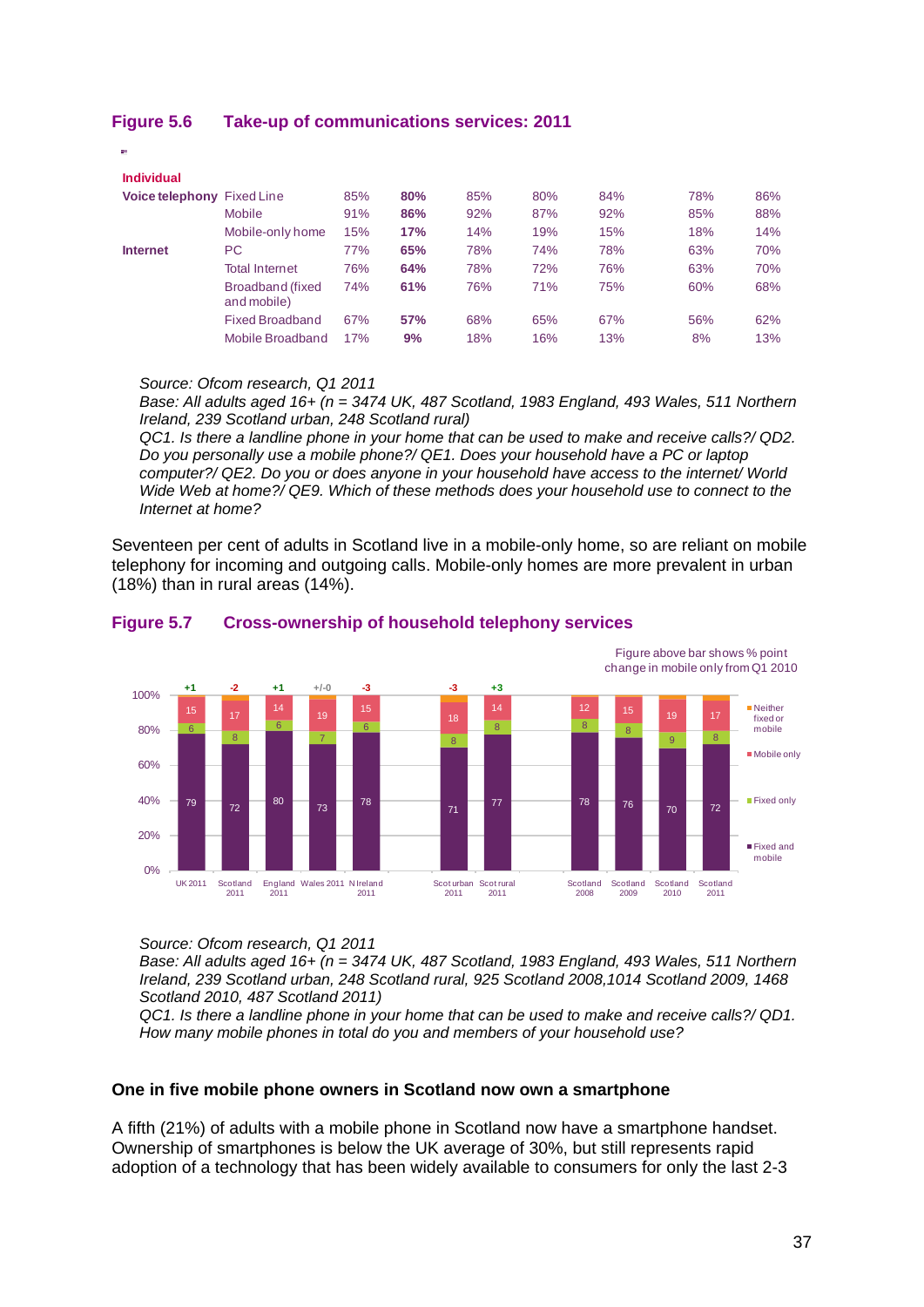years. Males (26%), 16-34 year olds (32%) and ABC1 socio-economic groups (28%) are among those most likely to have a smartphone in Scotland.

## **Use of a mobile phone to access the internet rises in Scotland**

Twenty-one per cent of adults in Scotland use a mobile phone to access the internet (15% had done so in the last week, when we asked). This represents a six percentage point rise over the past year, which is likely to have been driven by the increasing popularity of smartphones. This figure is slightly higher than the proportion of smartphone owners (21% of mobile phone owners – equating to 18% of all adults).



## **Figure 5.8 Use of mobile phone to access the internet**

*Source: Ofcom research, Q1 2011* 

*Base: All adults aged 16+ (n = 3474 UK, 487 Scotland, 1983 England, 493 Wales, 511 Northern Ireland, 239 Scotland urban, 248 Scotland rural, 925 Scotland 2008,1014 Scotland 2009, 1468 Scotland 2010, 487 Scotland 2011)* 

*QD28A-B. Which, if any, of the following activities, other than making and receiving calls, do you use your mobile for? And, which of these activities have you used your mobile for in the last week? (NB 2008 and 2009 surveys did not cover use in past week – 2008 and 2009 measures show any use)* 

# **Satisfaction with fixed broadband speeds falls in Scotland**

Overall satisfaction with fixed broadband connections has fallen across the UK in the past year by four percentage points. The fall in satisfaction has been slightly more marked in Scotland, down by six percentage points to 86%. This may be explained by a particularly sharp fall in satisfaction with fixed broadband connection speeds, which has fallen by ten percentage points in Scotland to stand at 73%.